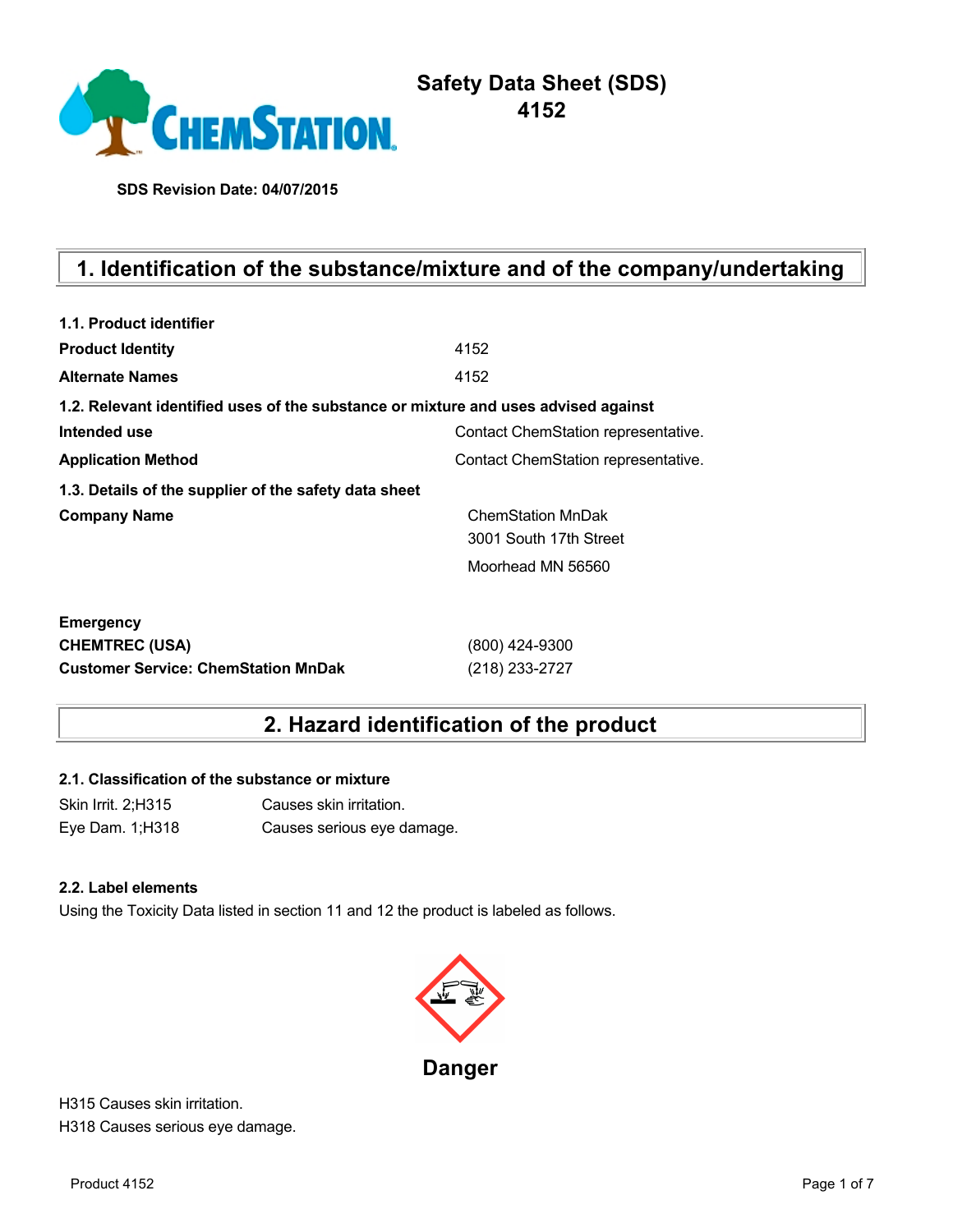### **[Prevention]:**

P264 Wash thoroughly after handling.

P280 Wear protective gloves / eye protection / face protection.

### **[Response]:**

P302+352 IF ON SKIN: Wash with plenty of soap and water. P305+351+338 IF IN EYES: Rinse continuously with water for several minutes. Remove contact lenses if present and easy to do - continue rinsing. P310 Immediately call a POISON CENTER or doctor / physician.

P321 Specific treatment (see information on this label).

P362 Take off contaminated clothing and wash before reuse.

### **[Storage]:**

No GHS storage statements

### **[Disposal]:**

No GHS disposal statements

# **3. Composition/information on ingredients**

There are no ingredients in this product which are classified as hazardous.

# **4. First aid measures**

### **4.1. Description of first aid measures**

| General                                                          | In all cases of doubt, or when symptoms persist, seek medical attention.<br>Never give anything by mouth to an unconscious person.                                                                                                        |  |  |  |
|------------------------------------------------------------------|-------------------------------------------------------------------------------------------------------------------------------------------------------------------------------------------------------------------------------------------|--|--|--|
| <b>Inhalation</b>                                                | Remove to fresh air, keep patient warm and at rest. If breathing is irregular or stopped, give<br>artificial respiration. If unconscious place in the recovery position and obtain immediate<br>medical attention. Give nothing by mouth. |  |  |  |
| <b>Eyes</b>                                                      | Irrigate copiously with clean water for at least 15 minutes, holding the eyelids apart and seek<br>medical attention.                                                                                                                     |  |  |  |
| <b>Skin</b>                                                      | Remove contaminated clothing. Wash skin thoroughly with soap and water or use a<br>recognized skin cleanser.                                                                                                                              |  |  |  |
| Ingestion                                                        | If swallowed obtain immediate medical attention. Keep at rest. Do NOT induce vomiting.                                                                                                                                                    |  |  |  |
| 4.2. Most important symptoms and effects, both acute and delayed |                                                                                                                                                                                                                                           |  |  |  |
| Overview                                                         | No specific symptom data available.<br>See section 2 for further details.                                                                                                                                                                 |  |  |  |
| <b>Eyes</b><br><b>Skin</b>                                       | Causes serious eye damage.<br>Causes skin irritation.                                                                                                                                                                                     |  |  |  |

# **5. Fire-fighting measures**

### **5.1. Extinguishing media**

Recommended extinguishing media; alcohol resistant foam, CO<sub>2</sub>, powder, water spray. Do not use; water jet.

### **5.2. Special hazards arising from the substance or mixture**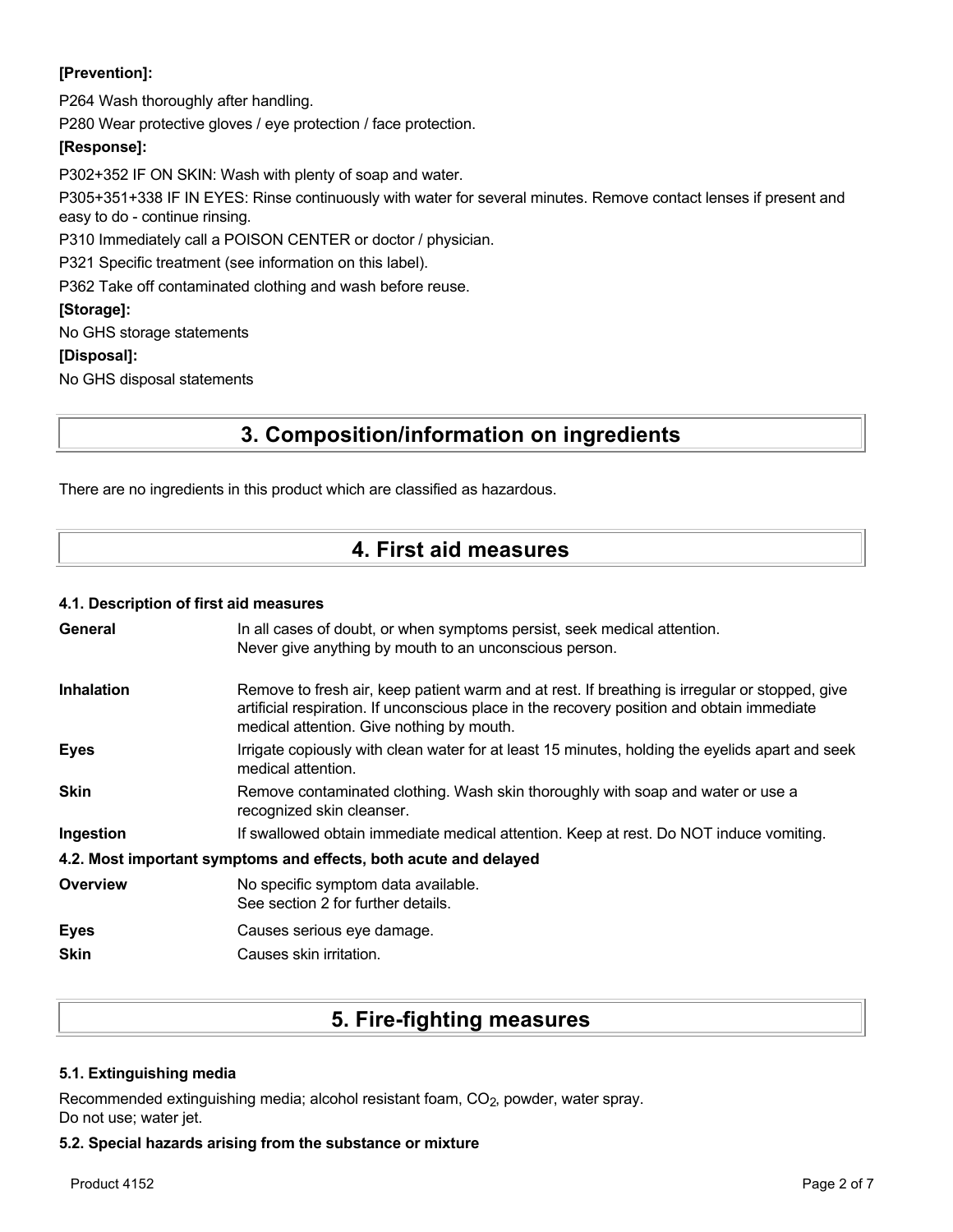Hazardous decomposition: Hydrogen chloride and chlorine. Chlorine gas rate of decomposition increases with the concentration with temperatures above 85 degrees F (30C).

### **5.3. Advice for fire-fighters**

Cool closed containers exposed to fire by spraying them with water. Do not allow run off water and contaminants from fire fighting to enter drains or water ways.

### **ERG Guide No.** 0

## **6. Accidental release measures**

### **6.1. Personal precautions, protective equipment and emergency procedures**

Put on appropriate personal protective equipment (see section 8).

### **6.2. Environmental precautions**

Do not allow spills to enter drains or waterways.

Use good personal hygiene practices. Wash hands before eating, drinking, smoking or using toilet. Promptly remove soiled clothing and wash thoroughly before reuse.

### **6.3. Methods and material for containment and cleaning up**

Ventilate the area and avoid breathing vapors. Take the personal protective measures listed in section 8.

Contain and absorb spillage with non-combustible materials e.g. sand, earth, vermiculite. Place in closed containers outside buildings and dispose of according to the Waste Regulations. (See section 13).

Clean, preferably with a detergent. Do not use solvents.

Do not allow spills to enter drains or watercourses.

If drains, sewers, streams or lakes are contaminated, inform the local water company immediately. In the case of contamination of rivers, streams or lakes the Environmental Protection Agency should also be informed.

# **7. Handling and storage**

### **7.1. Precautions for safe handling**

See section 2 for further details. - [Prevention]:

### **7.2. Conditions for safe storage, including any incompatibilities**

Handle containers carefully to prevent damage and spillage.

Incompatible materials: Any acidic material, ammonia, urea, oxidizable materials and metals such as nickel, copper, tin, aluminum and iron.

See section 2 for further details. - [Storage]:

### **7.3. Specific end use(s)**

No data available.

## **8. Exposure controls and personal protection**

### **8.1. Control parameters**

**There are no ingredients in this product which are classified as hazardous.**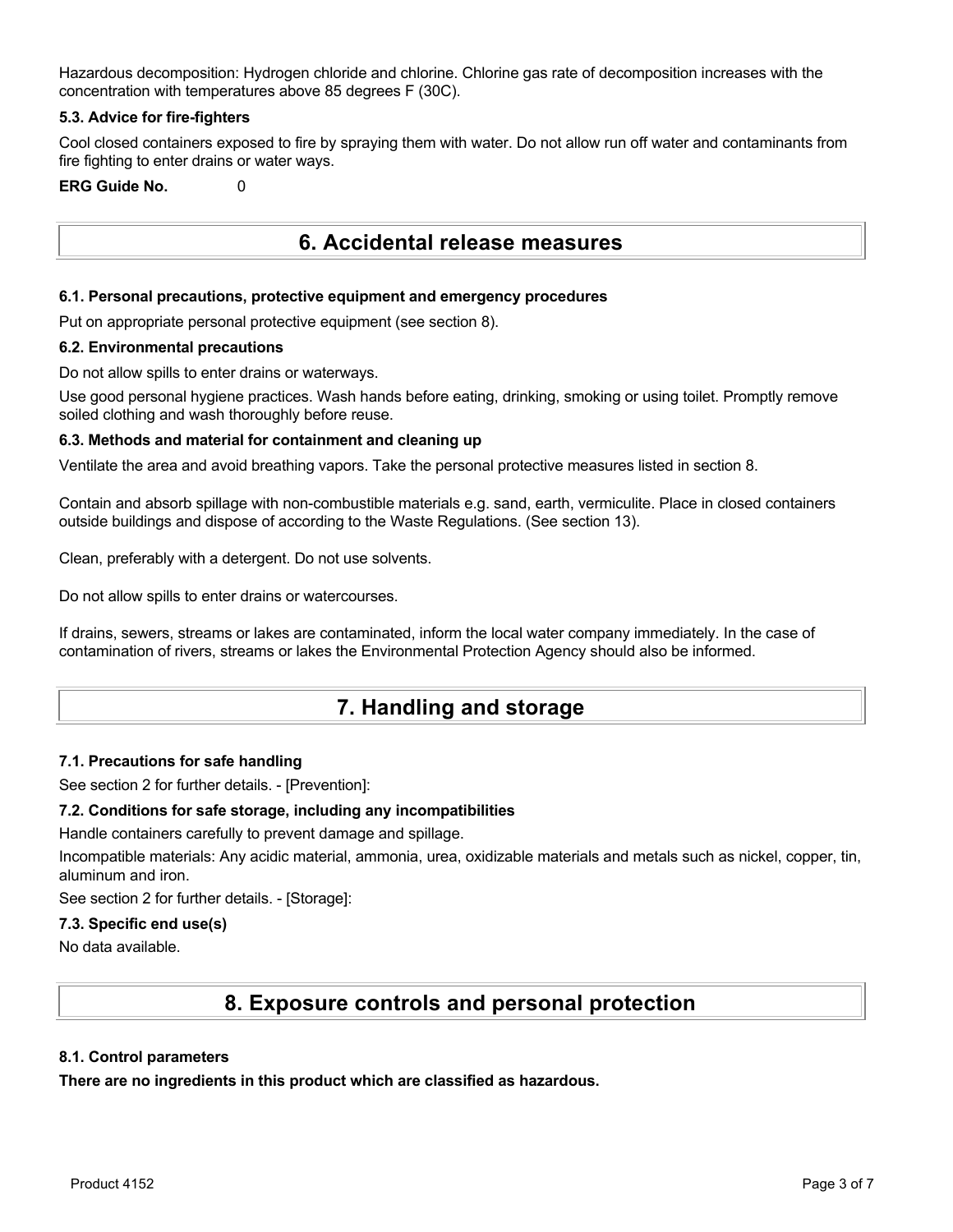## **8.2. Exposure controls**

| <b>Respiratory</b>          | Use NIOSH/MSHA approved respirator, following manufacturer's recommendations when<br>concentrations exceed permissible exposure limits.                                                                                                                                                                                                |
|-----------------------------|----------------------------------------------------------------------------------------------------------------------------------------------------------------------------------------------------------------------------------------------------------------------------------------------------------------------------------------|
| <b>Eyes</b>                 | Wear safety glasses with side shields to protect the eyes. An eye wash station is suggested<br>as a good workplace practice.                                                                                                                                                                                                           |
| <b>Skin</b>                 | Chemical resistant clothing such as coveralls/apron boots should be worn. Chemical<br><b>Impervious Gloves</b>                                                                                                                                                                                                                         |
| <b>Engineering Controls</b> | Provide adequate ventilation. Where reasonably practicable this should be achieved by the<br>use of local exhaust ventilation and good general extraction. If these are not sufficient to<br>maintain concentrations of particulates and any vapor below occupational exposure limits<br>suitable respiratory protection must be worn. |
| <b>Other Work Practices</b> | Use good personal hygiene practices. Wash hands before eating, drinking, smoking or using<br>toilet. Promptly remove soiled clothing and wash thoroughly before reuse.                                                                                                                                                                 |

See section 2 for further details. - [Prevention]:

# **9. Physical and chemical properties**

| Appearance                                         | Brown Thin liquid                          |
|----------------------------------------------------|--------------------------------------------|
| Odor                                               | Mild                                       |
| <b>Odor threshold</b>                              | Not Measured                               |
| рH                                                 | $12.1 - 12.7$                              |
| Melting point / freezing point                     | Not Measured                               |
| Initial boiling point and boiling range            | >212 deg F                                 |
| <b>Flash Point</b>                                 | >200 degrees F PMCC (non-flammable)        |
| Evaporation rate (Ether = 1)                       | 0.33                                       |
| <b>Flammability (solid, gas)</b>                   | Not Applicable                             |
| Upper/lower flammability or explosive<br>limits    | Lower Explosive Limit: Not Measured        |
|                                                    | <b>Upper Explosive Limit: Not Measured</b> |
|                                                    |                                            |
| Vapor pressure (Pa)                                | Not Determined                             |
| <b>Vapor Density</b>                               | Not Determined                             |
| <b>Specific Gravity</b>                            | 1.007 - 1.017                              |
| <b>Solubility in Water</b>                         | Not Measured                               |
| Partition coefficient n-octanol/water (Log<br>Kow) | Not Measured                               |
| <b>Auto-ignition temperature</b>                   | Not Measured                               |
| <b>Decomposition temperature</b>                   | Not Measured                               |
| <b>Viscosity (cSt)</b>                             | Not Measured                               |
| Foaming                                            | Moderate                                   |
| 9.2. Other information                             |                                            |

# **10. Stability and reactivity**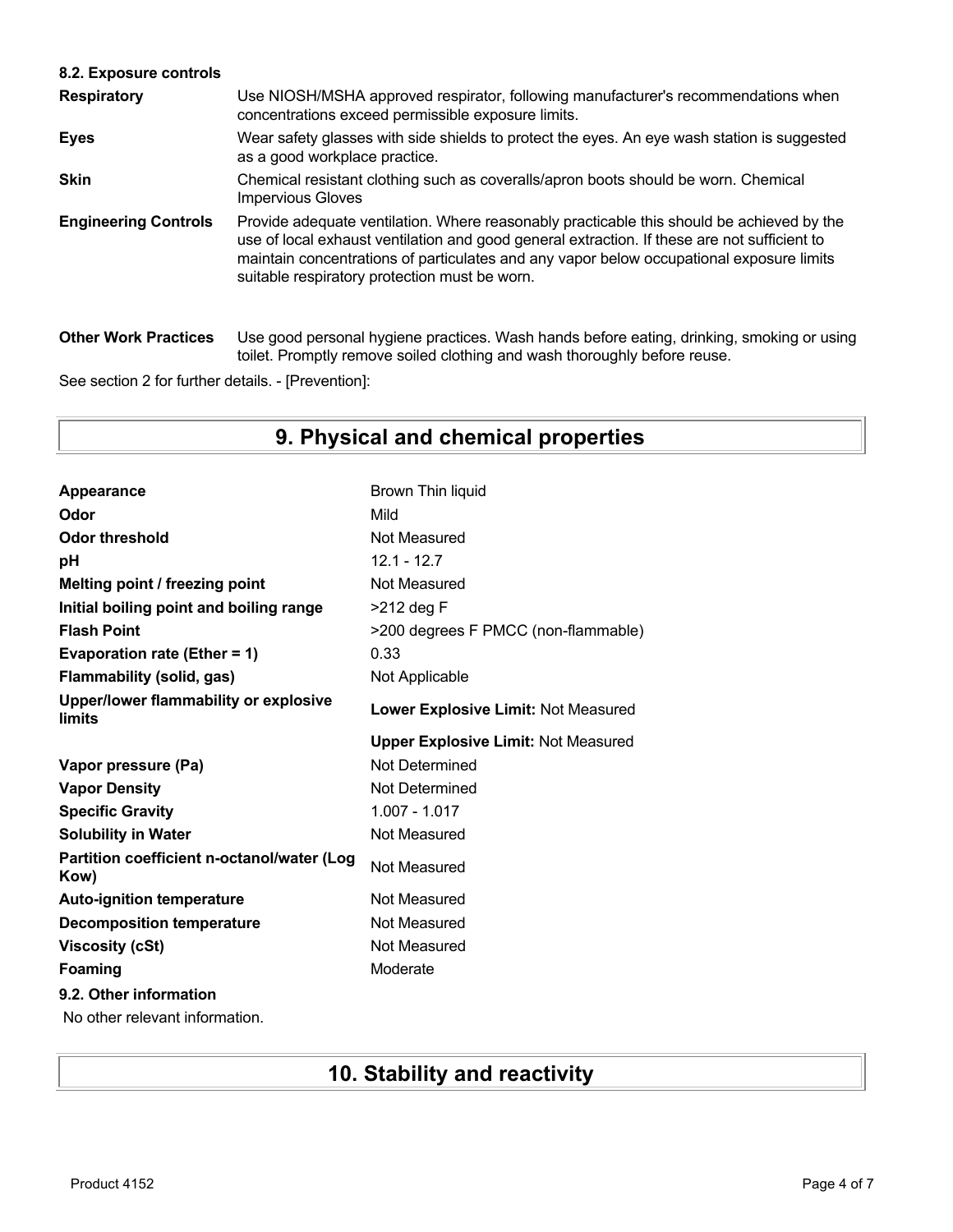### **10.1. Reactivity**

Hazardous Polymerization will not occur.

### **10.2. Chemical stability**

Stable under normal circumstances.

### **10.3. Possibility of hazardous reactions**

No data available.

### **10.4. Conditions to avoid**

No data available.

### **10.5. Incompatible materials**

Any acidic material, ammonia, urea, oxidizable materials and metals such as nickel, copper, tin, aluminum and iron.

### **10.6. Hazardous decomposition products**

Hydrogen chloride and chlorine. Chlorine gas rate of decomposition increases with the concentration with temperatures above 85 degrees F (30C).

# **11. Toxicological information**

### **Acute toxicity**

There are no ingredients in this product which are classified as hazardous.

Note: When no route specific LD50 data is available for an acute toxin, the converted acute toxicity point estimate was used in the calculation of the product's ATE (Acute Toxicity Estimate).

| <b>Classification</b>         | Category | <b>Hazard Description</b>  |
|-------------------------------|----------|----------------------------|
| Acute toxicity (oral)         |          | Not Applicable             |
| Acute toxicity (dermal)       |          | Not Applicable             |
| Acute toxicity (inhalation)   |          | Not Applicable             |
| Skin corrosion/irritation     | 2        | Causes skin irritation.    |
| Serious eye damage/irritation |          | Causes serious eye damage. |
| Respiratory sensitization     |          | Not Applicable             |
| Skin sensitization            |          | Not Applicable             |
| Germ cell mutagenicity        |          | Not Applicable             |
| Carcinogenicity               |          | Not Applicable             |
| Reproductive toxicity         |          | Not Applicable             |
| STOT-single exposure          |          | Not Applicable             |
| STOT-repeated exposure        |          | Not Applicable             |
| Aspiration hazard             |          | Not Applicable             |

## **12. Ecological information**

### **12.1. Toxicity**

No additional information provided for this product. See Section 3 for chemical specific data.

### **Aquatic Ecotoxicity**

There are no ingredients in this product which are classified as hazardous.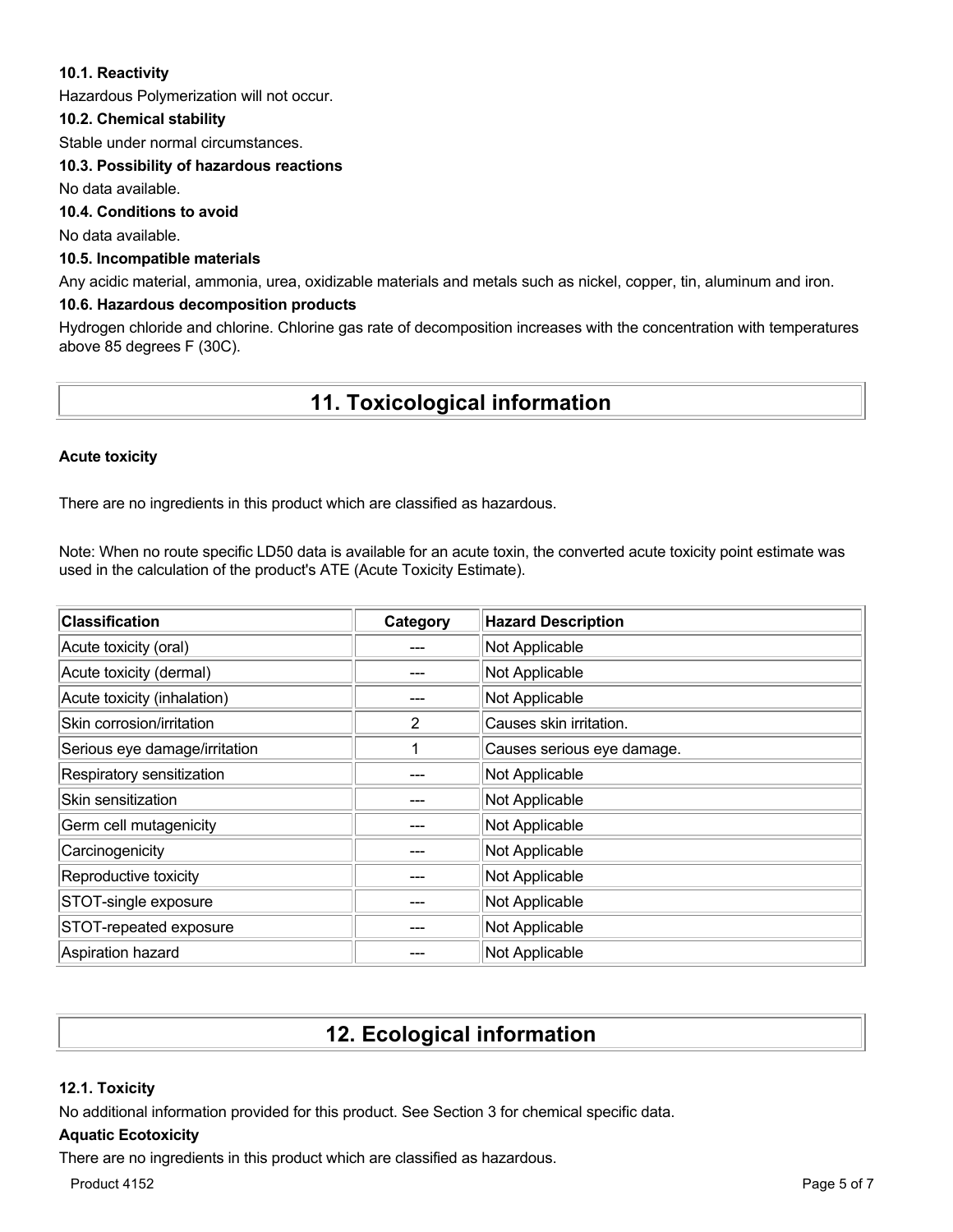### **12.2. Persistence and degradability**

There is no data available on the preparation itself.

### **12.3. Bioaccumulative potential**

Not Measured

**12.4. Mobility in soil**

No data available.

### **12.5. Results of PBT and vPvB assessment**

This product contains no PBT/vPvB chemicals.

### **12.6. Other adverse effects**

No data available.

## **13. Disposal considerations**

### **13.1. Waste treatment methods**

Observe all federal, state and local regulations when disposing of this substance.

# **14. Transport information**

- **14.1. UN number** Not Applicable
- 
- **14.3. Transport hazard class(es)** Not Applicable

**14.4. Packing group Contract Contract Applicable** Not Applicable

**14.2. UN proper shipping name** Compound, Cleaning, N.O.I., Liquid

## **15. Regulatory information**

| <b>Regulatory Overview</b>                                                        | The regulatory data in Section 15 is not intended to be all-inclusive, only selected regulations<br>are represented. |             |
|-----------------------------------------------------------------------------------|----------------------------------------------------------------------------------------------------------------------|-------------|
| <b>Toxic Substance</b><br><b>Control Act (TSCA)</b>                               | All components of this material are either listed or exempt from listing on the TSCA Inventory.                      |             |
| <b>WHMIS Classification</b>                                                       | $D2B$ F                                                                                                              |             |
| <b>US EPA Tier II Hazards</b>                                                     | Fire: No                                                                                                             |             |
|                                                                                   | <b>Sudden Release of Pressure: No</b>                                                                                |             |
|                                                                                   | <b>Reactive: No</b>                                                                                                  |             |
|                                                                                   | <b>Immediate (Acute): Yes</b>                                                                                        |             |
|                                                                                   | Delayed (Chronic): No                                                                                                |             |
| <b>EPCRA 311/312 Chemicals and ROs:</b><br>(No Product Ingredients Listed)        |                                                                                                                      |             |
| <b>EPCRA 302 Extremely Hazardous:</b><br>(No Product Ingredients Listed)          |                                                                                                                      |             |
| <b>EPCRA 313 Toxic Chemicals:</b>                                                 |                                                                                                                      |             |
| Ethylene glycol monobutyl ether                                                   |                                                                                                                      |             |
| Proposition 65 - Carcinogens (>0.0%):<br>(No Product Ingredients Listed)          |                                                                                                                      |             |
| Proposition 65 - Developmental Toxins (>0.0%):<br>(No Product Ingredients Listed) |                                                                                                                      |             |
| Product 4152                                                                      |                                                                                                                      | Page 6 of 7 |